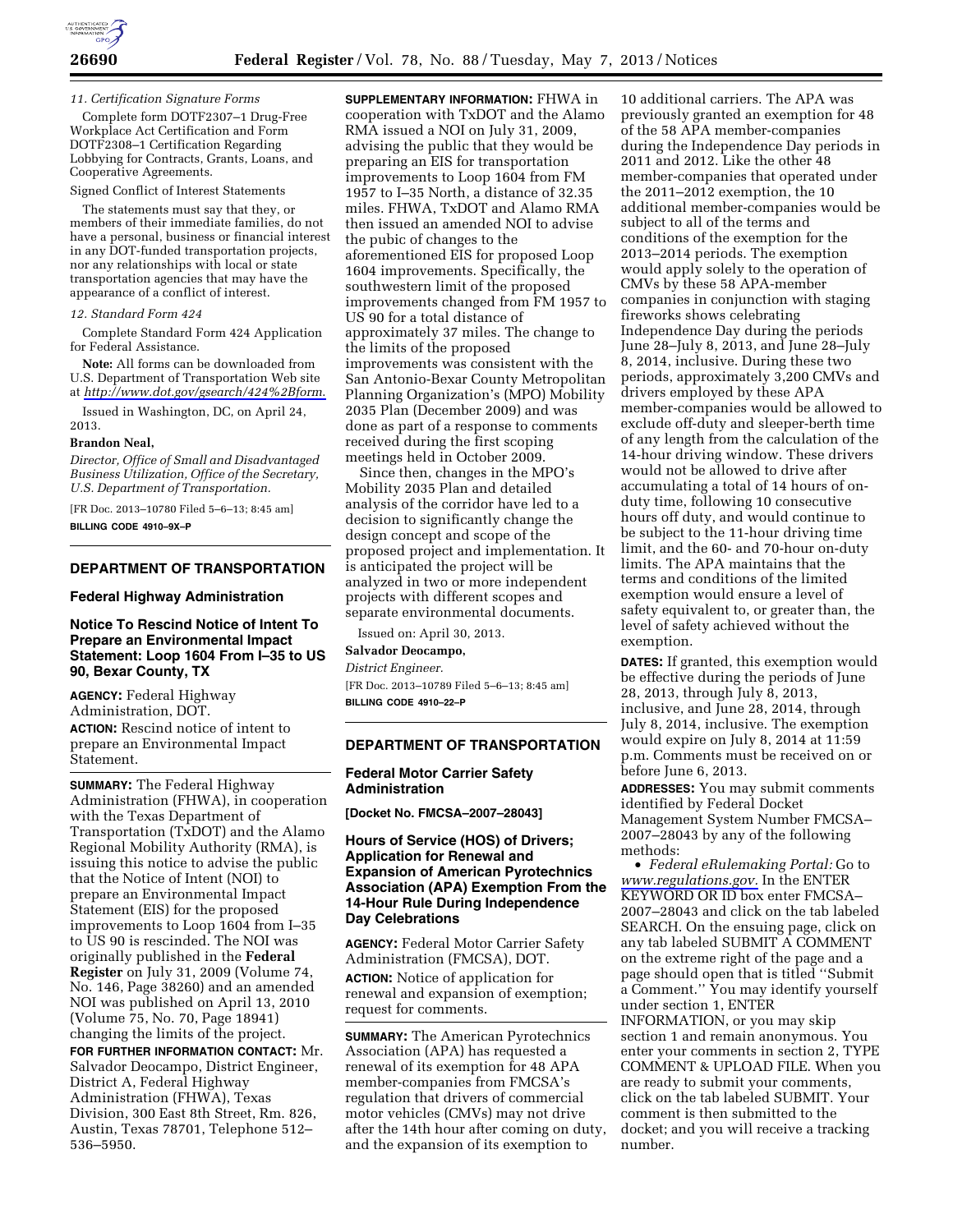• *Fax:* 1–202–493–2251.

• *Mail:* Docket Management Facility: U.S. Department of Transportation, 1200 New Jersey Avenue SE., West Building, Ground Floor, Room W12–140, Washington, DC 20590–0001.

• *Hand Delivery:* West Building, Ground Floor, Room W12–140, 1200 New Jersey Avenue SE., Washington, DC, between 9 a.m. and 5 p.m. e.t., Monday through Friday, except Federal holidays.

*Instructions:* All submissions must include the Agency name and docket number. For detailed instructions on submitting comments and additional information on the exemption process, see the *Public Participation* heading below. Note that all comments received will be posted without change to *[www.regulations.gov](http://www.regulations.gov)*, including any personal information provided. Please see the *Privacy Act* heading below.

*Docket:* For access to the docket to read background documents or comments received, go to *[www.regulations.gov](http://www.regulations.gov)* at any time, and in the ENTER KEYWORD OR ID box enter FMCSA–2007–28043 and click on the tab labeled SEARCH.

*Privacy Act:* Anyone is able to search the electronic form of all comments received into any of our dockets by the name of the individual submitting the comment (or signing the comment, if submitted on behalf of an association, business, labor union, etc.). You may review the U.S. Department of Transportation's online privacy policy at *[www.dot.gov/privacy](http://www.dot.gov/privacy)* or the complete Privacy Act Statement in the **Federal Register** published on January 17, 2008 (73 FR 3316).

*Public Participation:* The *[www.regulations.gov](http://www.regulations.gov)* Web site is generally available 24 hours each day, 365 days each year. You can obtain electronic submission and retrieval help and guidelines under the ''help'' section of the *[www.regulations.gov](http://www.regulations.gov)* Web site. If you want us to notify you that we received your comments, please include a self-addressed, stamped envelope or postcard or print the acknowledgement page that appears after submitting comments online.

**FOR FURTHER INFORMATION CONTACT:** Ms. Pearlie Robinson, FMCSA Driver and Carrier Operations Division, Office of Bus and Truck Standards and Operations, Telephone: 202–366–4325. Email: *[MCPSD@dot.gov.](mailto:MCPSD@dot.gov)* 

# **SUPPLEMENTARY INFORMATION:**

#### **APA Application for Exemption**

The hours-of-service (HOS) rule in 49 CFR 395.3(a)(2) prohibits a propertycarrying CMV driver from driving a

CMV after the 14th hour after coming on duty following 10 consecutive hours off duty. Under 49 U.S.C. 31315 and 31136(e), FMCSA may grant an exemption from the HOS requirements in 49 CFR 395.3(a)(2) for a 2-year period if it finds such exemption would likely achieve a level of safety that is equivalent to, or greater than, the level that would be achieved absent such exemption. The procedures for requesting an exemption (including renewals) are prescribed in 49 CFR part 381.

The APA, a trade association representing the domestic fireworks industry, was previously granted an exemption for 48 of the 58 APA-member companies during the Independence Day periods in 2011 and 2012. The APA held similar 2-year exemptions during Independence Day periods from 2005 through 2010. The 2011–2012 exemption expired on July 9, 2012. Like the other 48 member companies that operated under the 2011–2012 exemption, the 10 specified additional member-companies would be subject to all of the terms and conditions of the exemption.

The initial APA exemption application for relief from the 14-hour rule was submitted in 2004; a copy of the application is in the docket. That application fully describes the nature of the pyrotechnic operations of the CMV drivers employed by APA membercompanies during a typical Independence Day period.

As stated in APA's 2004 request, the CMV drivers employed by APA member-companies are trained pyro technicians who hold commercial driver's licenses (CDLs) with hazardous materials (HM) endorsements. They transport fireworks and related equipment by CMVs on a very demanding schedule during a brief Independence Day period, often to remote locations. After they arrive, the drivers are responsible for set-up and staging of the fireworks shows.

The APA states that it is seeking an HOS exemption for the 2013 and 2014 Independence Day periods because compliance with the current 14-hour rule in 49 CFR 395.3(a)(2) by its members would impose a substantial economic hardship on numerous cities, towns and municipalities, as well as its member-companies. To meet the demand for fireworks under the current HOS rules, APA member-companies state that they would be required to hire a second driver for most trips. The APA advises that the result would be a substantial increase in the cost of the fireworks shows—beyond the means of many of its members' customers—and

that many Americans would be denied this important component of the celebration of Independence Day. The 58 APA-member companies within the scope of this exemption request are listed in an appendix to this notice. A copy of the request for the exemption is included in the docket referenced at the beginning of this notice.

#### **Method To Ensure an Equivalent or Greater Level of Safety**

The APA believes that renewal of the exemption will not adversely affect the safety of the fireworks transportation provided by these motor carriers. According to APA, its membercompanies have operated under this exemption for eight previous Independence Day periods without a reported motor carrier safety incident. Moreover, it asserts, without the extra duty-period time provided by the exemption, safety would decline because APA drivers would be unable to return to their home base after each show. They would be forced to park the CMVs carrying HM 1.1G, 1.3G and 1.4G products in areas less secure than the motor carrier's home base. As a condition of holding the exemption, each motor carrier would be required to notify FMCSA within 5 business days of any accident (as defined in 49 CFR 390.5) involving the operation of any its CMVs while under this exemption. To date, FMCSA has received no accident notifications, nor is the Agency aware of any accidents reportable under terms of the prior APA exemptions.

In its exemption request, APA asserts that the operational demands of this unique industry minimize the risks of CMV crashes. In the last few days before the Independence Day holiday, these drivers transport fireworks over relatively short routes from distribution points to the site of the fireworks display, and normally do so in the early morning when traffic is light. At the site, they spend considerable time installing, wiring, and safety-checking the fireworks displays, followed by several hours off duty in the late afternoon and early evening prior to the event. During this time, the drivers are able to rest and nap, thereby reducing or eliminating the fatigue accumulated during the day. Before beginning another duty day, these drivers must take 10 consecutive hours off duty, the same as other CMV drivers.

#### **Terms and Conditions of the Exemption**

#### *Period of the Exemption*

The requested exemption from the requirements of 49 CFR 395.3(a)(2) is proposed to be effective June 28 through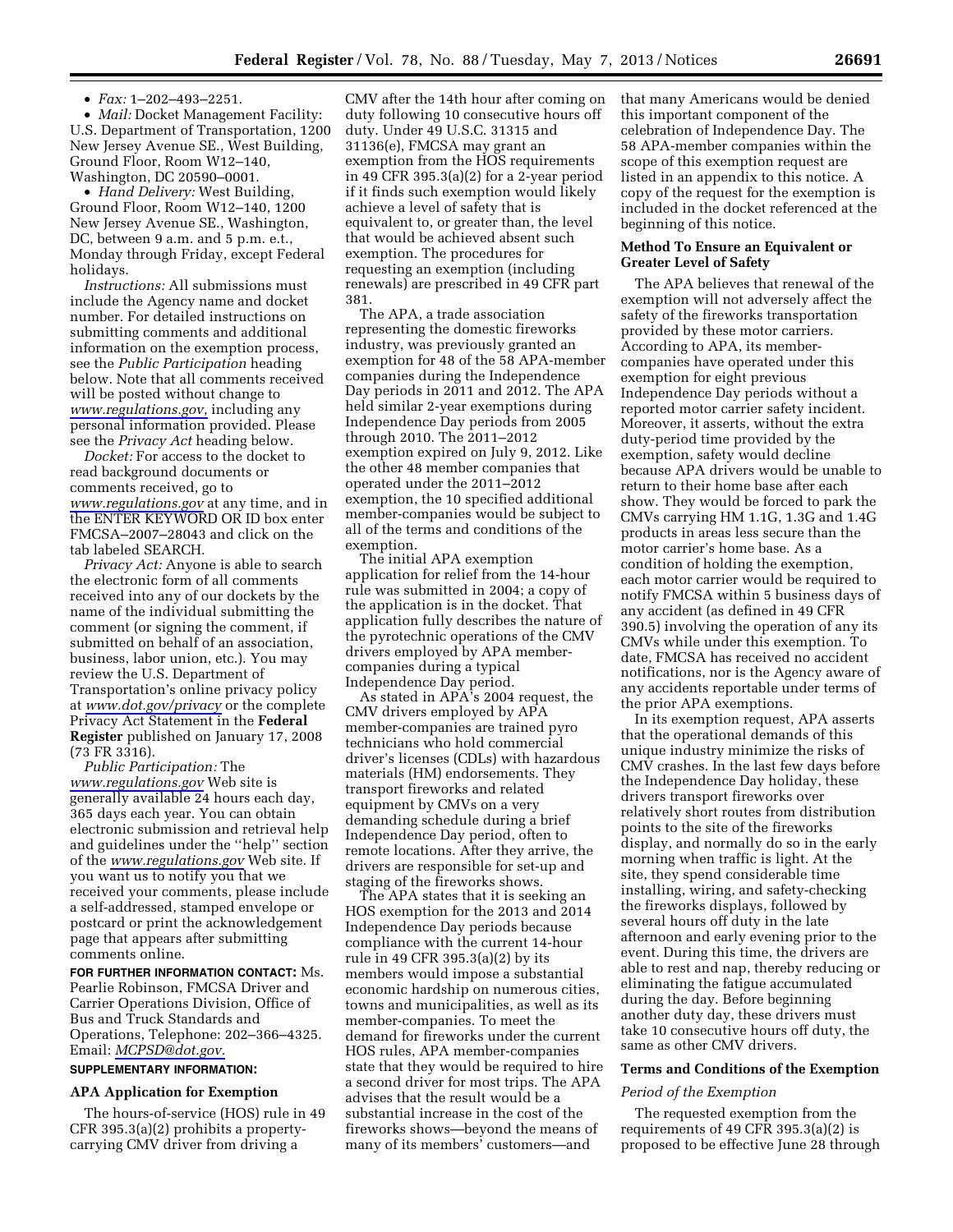July 8, 2013, inclusive, and from June 28 through July 8, 2014, inclusive. The exemption would expire on July 8, 2014, at 11:59 p.m. local time.

## *Extent of the Exemption*

This exemption would be restricted to drivers employed by the 58 motor carriers listed in the appendix to this notice. The drivers would be given a limited exemption from the requirements of 49 CFR 395.3(a)(2). This regulation prohibits a driver from driving a CMV after the 14th hour after coming on duty and does not permit offduty periods to extend the 14-hour limit. Drivers covered by this exemption would be able to exclude off-duty and sleeper-berth time of any length from the calculation of the 14-hour limit. This exemption would be contingent on each driver driving no more than 11 hours in the 14-hour period after coming on duty. The exemption would be further contingent on each driver having a full 10 consecutive hours off duty following 14 hours on duty prior to beginning a new driving period. The carriers and drivers must comply with all other requirements of the Federal Motor Carrier Safety Regulations (49 CFR parts 350–399) and Hazardous Materials Regulations (49 CFR parts 105–180).

#### *Preemption*

During the periods the exemption would be in effect, no State may enforce any law or regulation that conflicts with or is inconsistent with this exemption with respect to a person or entity operating under the exemption (49 U.S.C. 31315(d)).

## *FMCSA Notification*

Exempt motor carriers would be required to notify FMCSA within 5 business days of any accidents (as defined by 49 CFR 390.5) involving the operation of any of its CMVs while under this exemption. The notification must include the following information:

a. Date of the accident, b. City or town, and State, in which

the accident occurred, or which is closest to the scene of the accident, c. Driver's name and driver's license

number,

d. Vehicle number and State license number,

e. Number of individuals suffering physical injury,

f. Number of fatalities,

g. The police-reported cause of the accident,

h. Whether the driver was cited for violation of any traffic laws, or motor carrier safety regulations, and

i. The total driving time and the total on-duty time of the CMV driver at the time of the accident.

## *Termination*

The FMCSA does not believe the motor carriers and drivers covered by this exemption, if granted, will experience any deterioration of their safety record. However, should this

occur, FMCSA will take all steps necessary to protect the public interest, including revocation of the exemption. The FMCSA will immediately revoke the exemption for failure to comply with its terms and conditions. Exempt motor carriers and drivers would be subject to FMCSA monitoring while operating under this exemption.

## **Request for Comments**

In accordance with 49 U.S.C. 31315(b)(4) and 31136(e), FMCSA requests public comments on the APA's requested exemption from the requirements of 49 CFR 395.3(a)(2). The FMCSA will review all comments received and determine whether approval of the exemption is consistent with the requirements of 49 U.S.C. 31315.

Interested parties or organizations possessing information that would show that any or all of these APA membercompanies are not achieving the requisite statutory level of safety should immediately notify FMCSA. The Agency will evaluate any information submitted and, if safety is being compromised or if the continuation of the exemption is inconsistent with 49 U.S.C. 31315(b)(4) and 31136(e), FMCSA will immediately take steps to revoke the exemption of the company or companies and drivers in question.

Issued on: April 30, 2013.

#### **Larry W. Minor,**

*Associate Administrator for Policy.* 

APPENDIX TO NOTICE OF APPLICATION FOR RENEWAL OF AMERICAN PYROTECHNICS ASSOCIATION (APA) EXEMPTION FROM THE 14-HOUR HOS RULE DURING 2013 AND 2014 INDEPENDENCE DAY CELEBRATIONS FOR 48 MOTOR CARRIERS

| Motor carrier                                          | Street address                      | City, state & zip code     | DOT No. |
|--------------------------------------------------------|-------------------------------------|----------------------------|---------|
|                                                        | 846 Stillwater Bridge Rd            | Schaghticoke, NY 12154     | 420639  |
|                                                        | 7041 Darrow Road                    | Hudson, OH 44236           | 103972  |
|                                                        | 2429 East 535th Rd                  | Buffalo, MO 65622          | 1034961 |
|                                                        | 6607 Red Hawk Ct                    | Maineville, OH 45039       | 2008107 |
|                                                        | 6601 Nine Mile Azle Rd              | Fort Worth, TX 76135       | 0116910 |
|                                                        | 555 Martin Luther King, Jr<br>Blvd. | Youngstown, OH 44502-1102  | 262140  |
|                                                        | 1608 Keely Road                     | Franklin, PA 16323         | 882283  |
|                                                        | 18034 Kincaid Street                | Athens, IL 62613           | 1022659 |
|                                                        | 5225 Telegraph Road                 | Toledo, OH 43612           | 177274  |
|                                                        | 4652 Catawba River Rd               | Catawba, SC 29704          | 545033  |
|                                                        | 13313 Reeder Road SW                | Tenino, WA 98589           | 680942  |
|                                                        | 3411 Courthouse Road                | Guyton, GA 31312           | 1037954 |
|                                                        | 12650 Hwy 67S. Suite B              | Lakeside, CA 92040         | 908304  |
|                                                        | 1 Grucci Lane                       | Brookhaven, NY 11719       | 324490  |
|                                                        | 174 Route 17 North                  | Rochelle Park, NJ 07662    | 2064141 |
|                                                        | 910 North 3200 West                 | Logan, UT 84321            | 245423  |
|                                                        | 383 Carlton Road                    | Millington, NJ 07946       | 435878  |
|                                                        | P.O. Box 39327                      | St Louis, MO 63139         | 1325301 |
|                                                        | 24805 Marine                        | Eastpointe, MI 48021       | 1011216 |
|                                                        | 2240 Horns Mill Road SE             | Lancaster, OH              | 395079  |
|                                                        | 18060 170th Ave                     | Yarmouth, IA 52660         | 1549055 |
|                                                        | 1567 Antler Point                   | Eagan, MN 55122            | 1061068 |
|                                                        | 18064 170th Ave                     | Yarmouth, IA 52660         | 377461  |
|                                                        | 478 Old Rte 8                       | Harrisville, PA            | 481553  |
| 25. Lantis Productions dba Lantis Fireworks and Lasers | 799 N. 18150 W.                     | Fairfield, UT 84013        | 195428  |
|                                                        | 10 Legion Lane                      | Wappingers Falls, NY 12590 | 554391  |